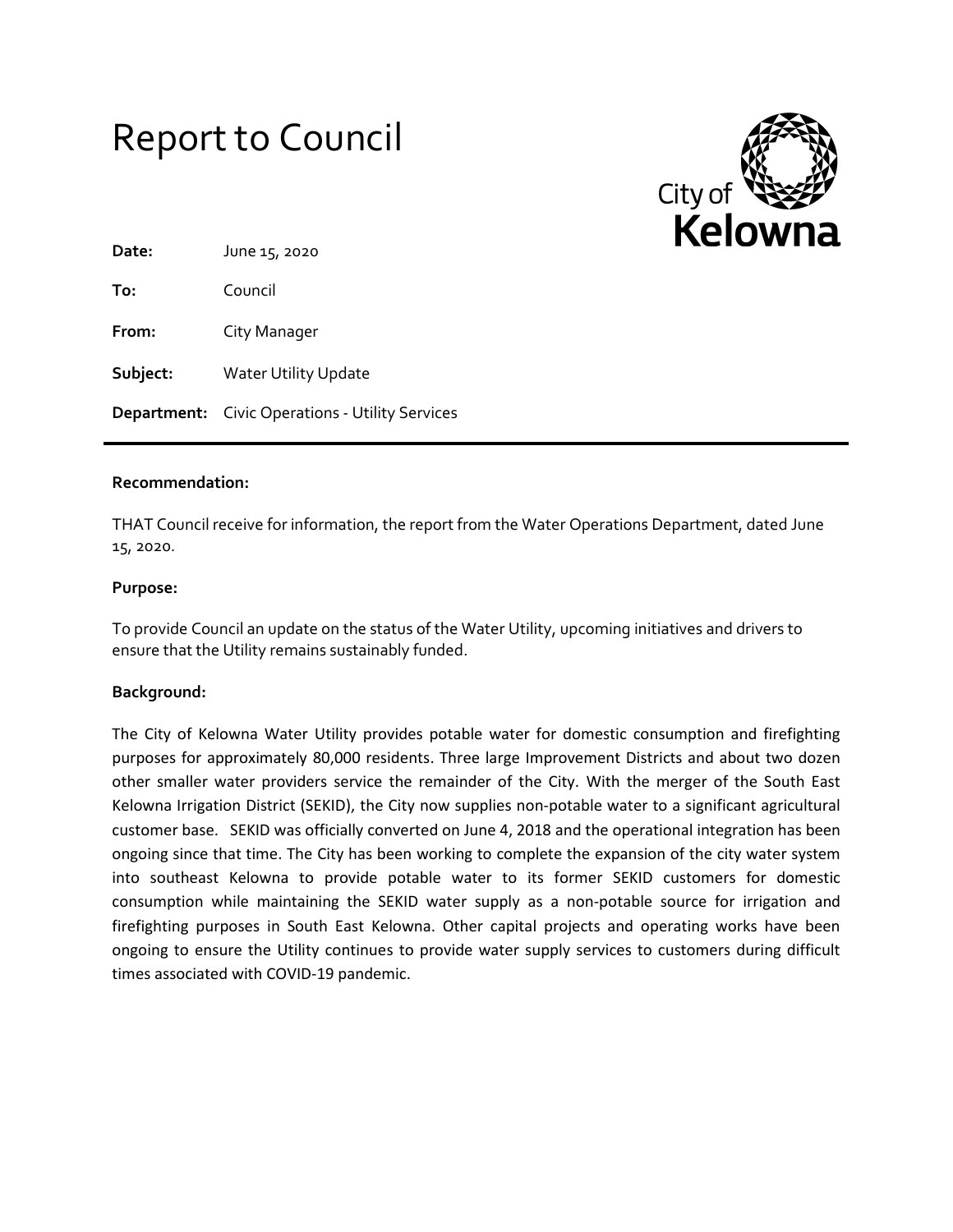## **Discussion:**

## Water Integration Project

The Water Integration Project extended the City's water supply system by constructing a new potable distribution system into southeast Kelowna. The expansion included over 80 kilometers of new water distribution pipe, 3 new water storage reservoirs, 16 new pressure regulating stations or booster pumping stations at a total investment of \$98 million; resulting in the largest capital project the City has ever managed. Construction of Phase 1 is close to completion and these facilities are being tested, commissioned and operated by City staff. The new water system delivers potable water to approximately 2500 households and a population of approximately 6,750 residents in the service area. Phase 1 also included the extension of an adequate supply to the South Okanagan Mission Irrigation District (SOMID). The wells previously operated by SOMID are being decommissioned, and Frazer Lake dam is to be rehabilitated later in 2020.

The transfer of all SEKID responsibilities and function has been completed. City staff now also manage the gravity fed irrigation supply, which provides raw water for over 500 customers. Spring irrigation connection work commenced April 1, 2020 and was completed by April 23, 2020 consistent with past timelines from SEKID. While some farmers would like their agricultural services opened sooner, they may be subject to freezing and therefore generally cannot get turned on before mid-April.

Portions of Phase 2 of the integration project are under construction and will include an extension of a water transmission main along KLO Road to the South East Kelowna bench, a water transmission main in the lower Mission and expansion of a key reservoir on the south-west Kelowna bench. Phase 2 will improve the City's capacity in the south and central areas and its ability to eventually interconnect and provide resiliency with the other independent water supply systems. The interconnection with other systems was a key recommendation of the 2018 Auditor's General Report from 2018 and is consistent with the long-term integrated water supply vision.

## Area Based Water Management

Water management is a multi-jurisdictional issue and it is imperative that all levels of government work collaboratively to protect and manage this resource for supply or flood mitigation purposes. The City of Kelowna is working in partnership with the Regional District of Central Okanagan and the Okanagan Basin Water Board for the preparation of the Kelowna Area Based Water Management Plan. In 2020 Stage 1 of the plan compiled input from internal water managers and operators at the City. These workshops focused on current management practices by various sectors. A Risk Registry is currently being developed and improved water management practices will be the output. Future stages of this plan will invite other purveyors and stakeholders to the planning process.

## Water Meter Replacement Program

In 2019 the Utility conducted a pilot program of meter reading technology and tested it by installing new meters in sample homes to test its applicability and effectiveness. Staff concluded that a new technology based solution was the preferred direction. This technology provides daily consumption and leak prediction data for the Utility and would be available to each customer through a customer portal. Finally, this process is now directly connected and tested to the City's billing system.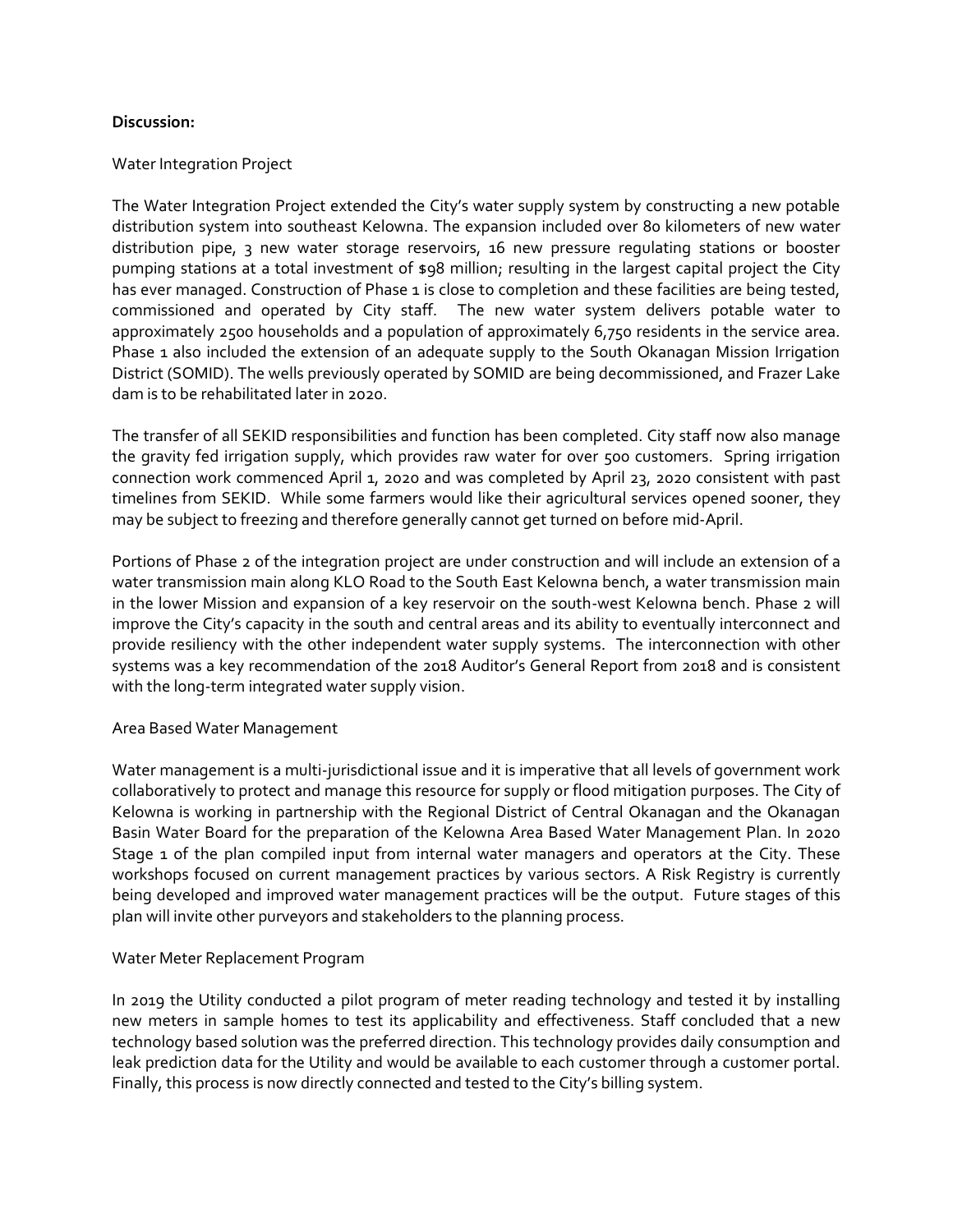Procurement for the supply of water meters and installation plans are underway. The priority will be our new southeast Kelowna domestic customers in 2020. This will be important as we have experienced water demands in southeast Kelowna that are significant; which have been identified as leaks on the private side of the service connections. One location with a leaking service equated to the consumption of approximately 40 typical homes. Metering these homes will not only help the city identify unusual consumption patterns but will ultimately save the customer significant amounts of money.

In 2021 the program will extend to irrigation customers, then the City at large. This technology will help the Utility and customers assess consumption, billing data and assist with water conservation. The replacement of meters in Kelowna was a priority in the City's Asset Management Plan. Funding for the city-wide meter replacement program is included in the 10-year capital plan and is fully funded by utility fees.

## System Growth and Operations

With growth of utility customers, operational and resource requirements have had to keep pace. Changes to the Water Operations Branch over the last year includes new operators and Manager, who will continue to operate the water supply and distribution systems, build a professional and capable work force and provide excellent customer service.

It is critical to assess our systems and ensure that system renewal and expansion maintains pace with the growth of Kelowna. As infrastructure ages asset management plays a key role in providing service to our customers. Growth in Kelowna also requires that water supply and distribution systems keep pace with customer demand. Pumping stations, reservoirs and distribution systems must be assessed, maintained and expanded as Kelowna continues to grow and develop.

The new 500 irrigation customers are served by an aging system which requires maintenance and improvements to service this important customer and business group. This spring the City met the past SEKID schedules and deliverables, however, more work is required in system upgrading and renewal to ensure reliability in the future. While the Utility is in its second year of providing irrigations service, staff are working diligently to better understand this customer group. We believe we have met and exceeded customer demands and expectations.

The Utility is also updating the Water Use Bylaw. With the many changes described above there is a need to revise the bylaw and ensure all interests and requirements are outlined and protected. The Bylaw review is scheduled to come to Council in the fall and will address rates, customer classes and requirements. Rates will also be discussed in a separate report for Council's consideration.

# **Internal Circulation:**

Infrastructure Division Utility Planning Manager

## **Considerations applicable to this report:**

*Communications Comments:*

## **Considerations not applicable to this report:**